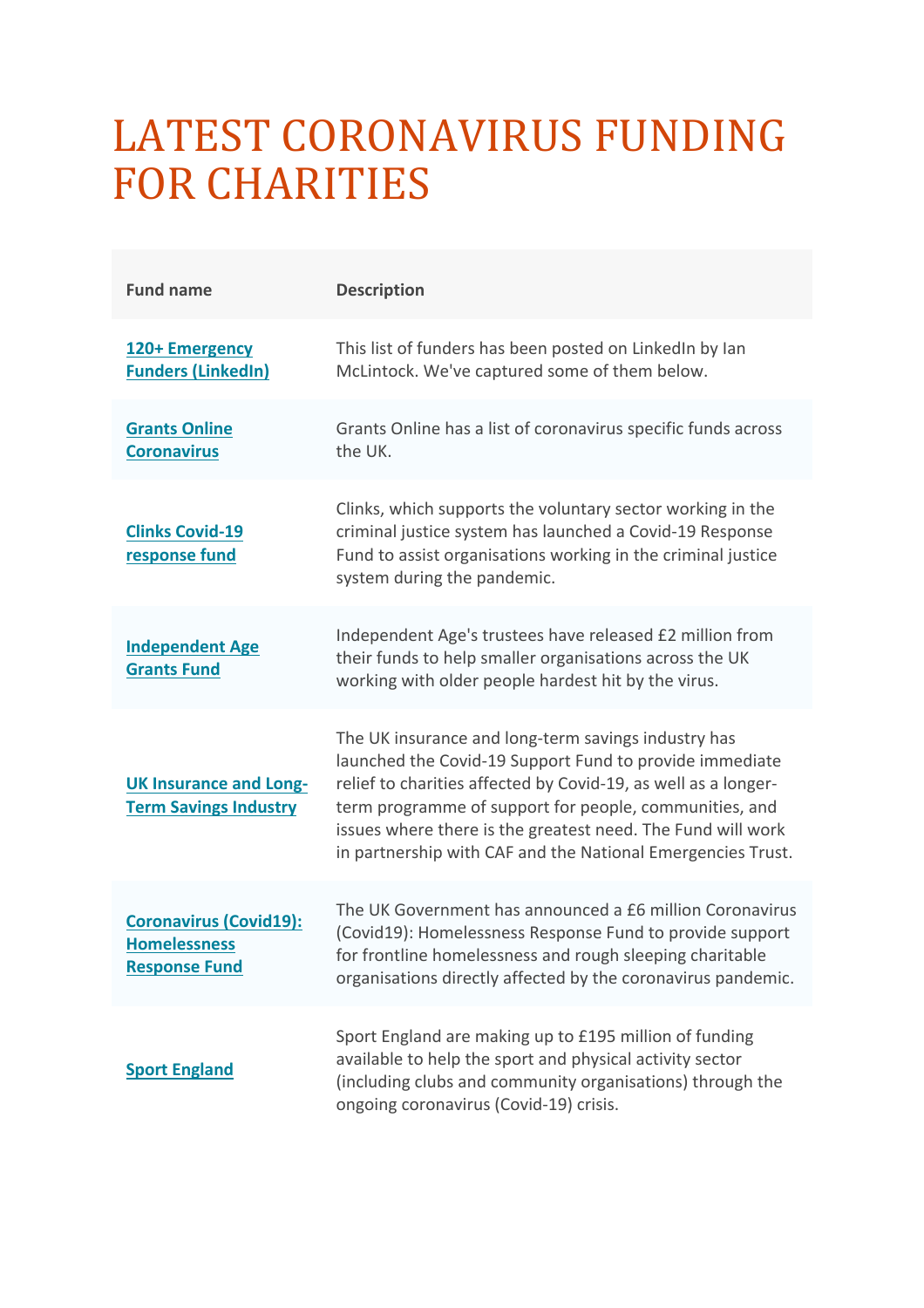| <b>Fund name</b>                                                             | <b>Description</b>                                                                                                                                                                                                                                                                     |
|------------------------------------------------------------------------------|----------------------------------------------------------------------------------------------------------------------------------------------------------------------------------------------------------------------------------------------------------------------------------------|
| <b>Cadent Foundation</b>                                                     | Over the next 5 years the Cadent Foundation will be<br>awarding £20+ million of grants to charities and community<br>groups to support projects that make a real difference.<br>Applications are open from March 23rd to May 31st.                                                     |
| <b>The Armed Forces</b><br><b>Covenant Fund Trust</b>                        | The Government has announced £6M in funding for Armed<br>Forces charities and Community Interest Companies (CICs)<br>who are delivering services to veterans, Armed Forces<br>families and others from the Armed Forces community.                                                     |
| <b>National Emergencies</b><br><b>Trust</b>                                  | The National Emergencies Trust (NET), in partnership with<br>the British Red Cross, has launched a fundraising appeal, to<br>raise and distribute funds to support UK communities. Funds<br>will be distributed to charities through local community<br>foundations from the 23 March. |
| <b>UK Community</b><br><b>Foundations</b>                                    | Community Foundations around the UK are providing<br>Coronavirus specific funding. Visit the UK Community<br>Foundations website to find out what your local Foundation<br>is doing.                                                                                                   |
| <b>Aviva Community Fund</b>                                                  | The criteria of the Aviva Community Fund has been<br>broadened to include applications for projects that enable<br>causes to adapt or continue their vital services by covering<br>core running costs. Applications for next round of funding<br>closes on 28 July.                    |
| Barclays' 100x100 UK<br><b>COVID-19 Community</b><br><b>Relief Programme</b> | Barclays are making 100 donations of £100,000 each to UK<br>charities working to support vulnerable communities<br>impacted by COVID-19.                                                                                                                                               |
| <b>BBC Children in Need</b>                                                  | BBC Children in Need are temporarily pausing their current<br>grant programmes to launch two new Covid-19 Response<br>Grants to enable organisations to continue to support<br>disadvantaged children and young people aged 18 years and<br>under.                                     |
| <b>Big Society Capital</b>                                                   | An ambitious £100 million programme of loans and<br>investment is available to help get much-needed emergency                                                                                                                                                                          |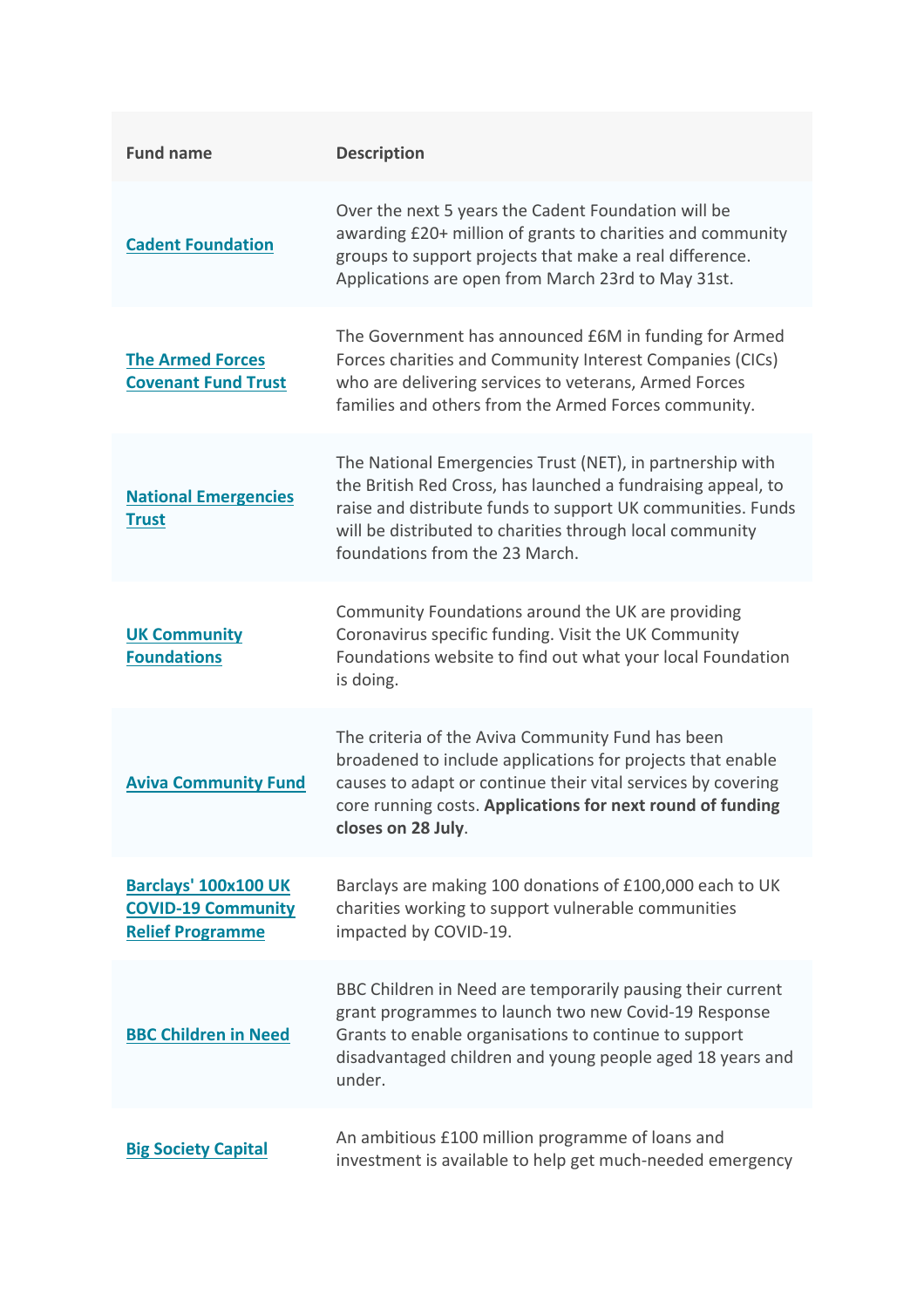| <b>Fund name</b>                                    | <b>Description</b>                                                                                                                                                                                                                                                                              |
|-----------------------------------------------------|-------------------------------------------------------------------------------------------------------------------------------------------------------------------------------------------------------------------------------------------------------------------------------------------------|
|                                                     | funding to social enterprises, charities and small businesses<br>in disadvantaged areas affected by the coronavirus<br>pandemic.                                                                                                                                                                |
| <b>Ernest Hecht</b><br><b>Charitable Foundation</b> | The Ernest Hecht Charitable Foundation is continuing to<br>accept applications for funding from charities who are<br>struggling to survive funding crises during the Covid-19<br>pandemic, and charities who are seeking funding for future<br>projects/activities.                             |
| <b>Morrisons Foundation</b>                         | The Morrisons Foundation Trustees have pledged £500,000<br>towards the Homeless Support Fund. The fund is designed to<br>support charities caring for the homeless during the<br>coronavirus outbreak and ensure help gets to those who<br>need it most.                                        |
| <b>UK Government</b>                                | Charities across the UK will receive a £750 million package of<br>support to ensure they can continue their vital work during<br>the coronavirus outbreak. The money is being distributed by<br>The National Lottery Community Fund.                                                            |
| <b>Arts Council Fund</b>                            | The Arts Council have made £160 million of emergency<br>funding available for those organisations and individuals<br>who will need it during this crisis.                                                                                                                                       |
| <b>Neighbourly</b><br><b>Community Fund</b>         | M&S, Lidl, Aldi, Danone and Coca-Cola European Partners<br>have partnered with Neighbourly to create the Neighbourly<br>Community Fund to channel microgrants directly to<br>community organisations helping those most at risk. For<br>existing members of Neighbourly in UK and Ireland only. |
| <b>London Community</b><br><b>Response Fund</b>     | The Mayor of London, City Bridge Trust and London Funders<br>have announced a fund for community and voluntary<br>organisations in the capital. They are working with funders<br>from across sectors to bring more money together in<br>response to community need.                             |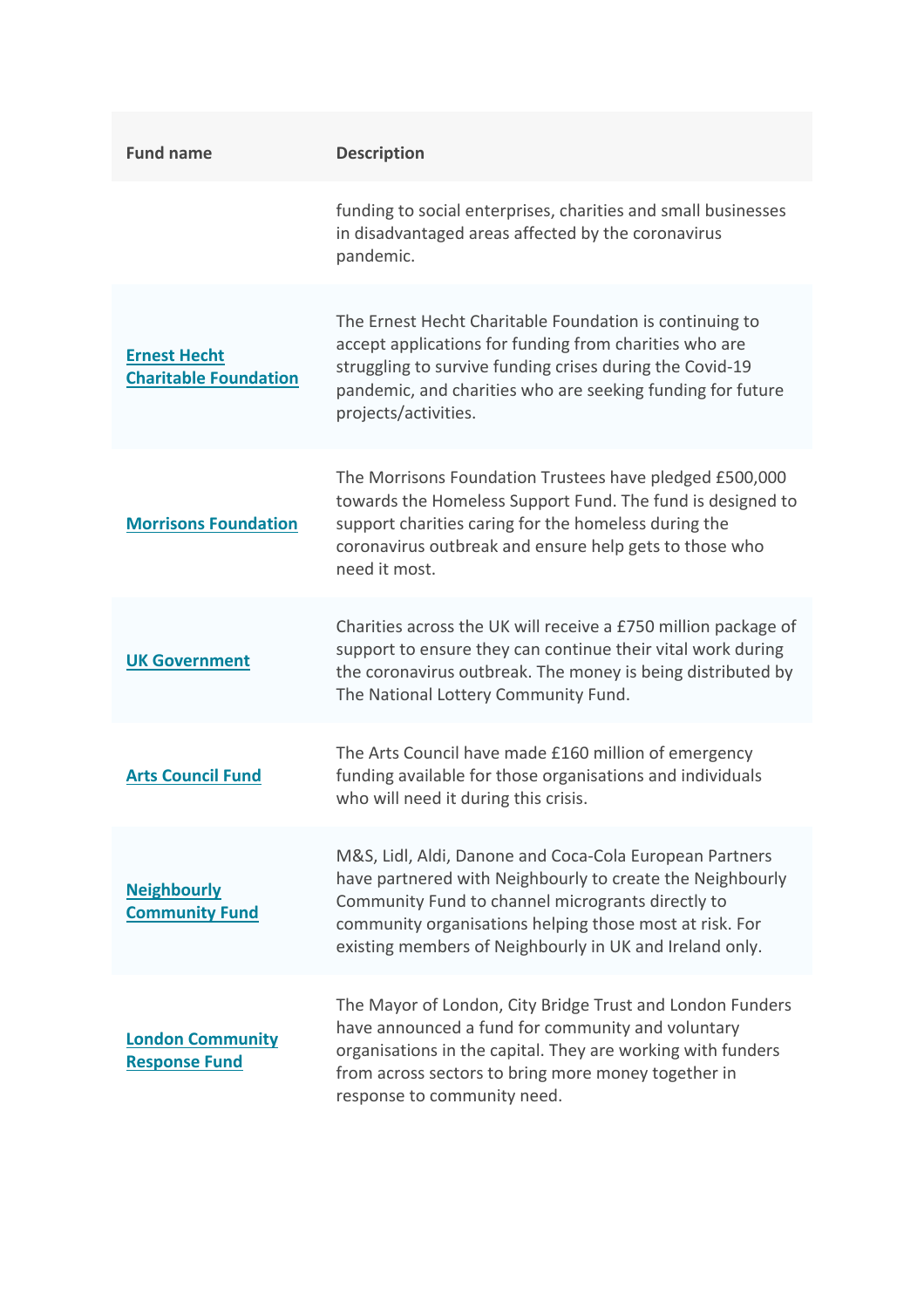| <b>Fund name</b>                                                           | <b>Description</b>                                                                                                                                                                                                                                                                                                                                                                                             |
|----------------------------------------------------------------------------|----------------------------------------------------------------------------------------------------------------------------------------------------------------------------------------------------------------------------------------------------------------------------------------------------------------------------------------------------------------------------------------------------------------|
| <b>Yapp Trust</b>                                                          | Not specific to coronavirus, but Yapp Trust offers grants<br>towards the running costs of small charities (maximum<br>£3,000 per year, for up to three years).                                                                                                                                                                                                                                                 |
| <b>Third Sector Resilience</b><br><b>Fund (Scotland)</b>                   | Scotland's government has created a £20m Third Sector<br>Resilience Fund, with both grants and interest free loans<br>available. The fund is now open for applications.                                                                                                                                                                                                                                        |
| <b>Community</b><br><b>Foundation Northern</b><br><b>Ireland</b>           | Community Foundation Northern Ireland has launched a<br>Coronavirus Community Fund for community organisations<br>emergency funding to deal with emerging issues in the<br>community, affecting older people (aged 50 and over).                                                                                                                                                                               |
| <b>Halifax Foundation for</b><br><b>Northern Ireland</b>                   | Halifax Foundation for Northern Ireland are keeping open<br>their Small and Medium Grants Programmes.                                                                                                                                                                                                                                                                                                          |
| <b>Ealing Council (London)</b>                                             | Ealing Council has announced the creation of a £1.5m<br>COVID-19 Emergency Fund to aid essential community<br>services across the borough.                                                                                                                                                                                                                                                                     |
| <b>Steve Morgan</b><br><b>Foundation Covid-19</b><br><b>Emergency Fund</b> | This emergency hardship fund has pledged £1m a week for<br>charities and non-profits working across in Merseyside,<br><b>Cheshire and North Wales for an initial 12 weeks.</b>                                                                                                                                                                                                                                 |
| <b>National Lottery</b><br><b>Community Fund</b>                           | Latest updates from the National Lottery Community Fund<br>for organisations they fund and their projects. They will<br>update this page as the situation develops.                                                                                                                                                                                                                                            |
| <b>National Lottery</b><br><b>Heritage Fund</b>                            | NHLF remains open for its current grant programmes. They<br>are seeking reassure everyone they fund that they will be as<br>flexible and supportive as possible. If you are concerned<br>about the impact of the coronavirus on your heritage project<br>or organisation, please get in touch with your Investment<br>Manager/Senior Investment Manager or speak to the team<br>in your local Area or Country. |
| <b>Standard Life</b><br><b>Foundation</b>                                  | The Standard Life Foundation has launched funding for work<br>directly related to the coronavirus pandemic.                                                                                                                                                                                                                                                                                                    |